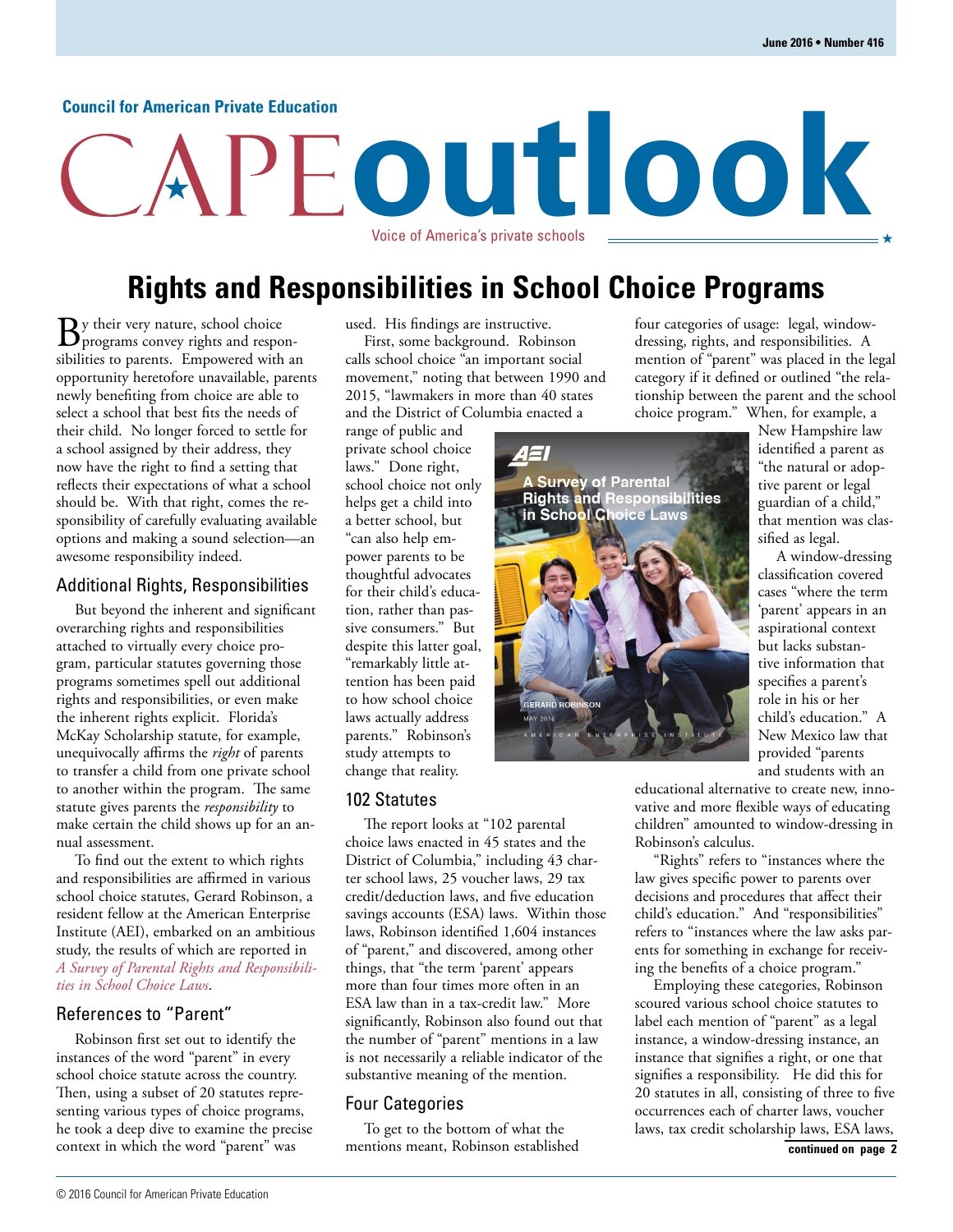## CAPE

**CAPE** member organizations: Agudath Israel of America

American Montessori Society

Association Montessori International–USA

Association of Christian Schools International

Association of Christian Teachers and Schools

Association of Waldorf Schools of N.A.

Christian Schools International

Council on Educational Standards and Accountability

Evangelical Lutheran Church in America

Friends Council on Education

Lutheran Church–Missouri Synod

National Association of Episcopal Schools

National Association of Independent Schools

National Catholic Educational Association

National Christian School Association

Oral Roberts University Educational Fellowship

Seventh-day Adventist Board of Education

United States Conference of Catholic Bishops

Wisconsin Evangelical Lutheran Synod Schools

37 Affiliated State Organizations

a coalition of national associations serving private schools K-12 Executive Director: Joe McTighe

**Outlook is published monthly (September to June) by CAPE. An annual subscription is \$35. ISSN 0271-1451**

13017 Wisteria Drive #457 Germantown, MD 20874 (tel) 301-916-8460 (fax) 301-916-8485 (email) cape@capenet.org

#### **www.capenet.org**

## **NCES Reports Increase in Private School Enrollment**

The National Center for Education Statistics (NCES) on May 26 released its congressionally mandated annual report on education in the United States, covering a host of indicators from demographics to performance to economic outcomes. This year's report, *The Condition of Education 2016*[, included several eye-catching](http://nces.ed.gov/programs/coe/)  findings concerning students and teachers in private schools.

#### Enrollment Up

The number of private school students (pre-K through 12) increased from 5.3 million to 5.4 million between 2011- 12 and 2013-14 (the two most recent enrollment counts by NCES). That change drove the private school share of all U.S. students from 9.6 percent to 9.7 percent.

According to the report, "In 2013-14, some 38 percent of all private school students were enrolled in Catholic schools," which accounted for 2.1 million

students. Conservative Christian schools enrolled 707,000 students; other affiliated religious schools, 565,000; unaffiliated religious schools, 758,000, and nonsectarian schools, 1.3 million.

#### Low Pupil/Teacher Ratio

The number of private school teachers moved from 431,000 in fall 2012 to 441,000 in fall 2013. On a related note, the pupil/teacher ratio in private schools in 2013 was 12.2 students per teacher, compared to 16.1 students per teacher in public schools.

#### High Performance

Drawing on data that NCES periodically collects on the transcripts of high school graduates, the report notes that coursetaking patterns differ

#### **continued from page 1**

and individual tax credit/deduction laws.

Upon completing his in-depth analysis, Robinson discovered—much to his surprise—that legal and window-dressing references "served as the norm" in school choice legislation. In addition, roughly 60 percent of "parent" mentions in the voucher and tax-credit laws he looked at, and more than 70 percent of the mentions in the taxdeduction and ESA laws, had nothing at all to do with rights or responsibilities.

Robinson would like to see much more language in choice legislation that emphasizes the two Rs. "Our choice laws must reflect more



between students in private schools and those in public schools. According to the report, "A higher percentage of 2009 graduates from private schools (85 percent) had taken courses in algebra II/trigonometry than had graduates from traditional public schools (75 percent), and a higher percentage of graduates from private schools (23 percent) had taken courses in calculus than had graduates from public schools (15 percent)."

Private school students also tended to take more

science courses, with the report noting that "a higher percentage of private high school graduates (44 percent) had taken at least one credit in biology, chemistry, and physics than had graduates from traditional public schools (29 percent)."

#### Enrollment by Location

Another interesting chart in the report looks at how private school enrollment is distributed by school location. As the report puts it, "In 2013-14, higher percentages of private

school students in cities and towns were enrolled in Catholic schools than in other religious or nonsectarian schools." In towns, 48 percent of private school students were enrolled in Catholic schools; 39 percent in other religious schools, and 13 percent in nonsectarian schools. In cities, the comparable figures were 42 percent, 34 percent, and 24 percent. However, "a lower percentage of private school students in rural areas were enrolled in Catholic schools" (14 percent) than other religious schools (61 percent) or nonsectarian schools (25 percent).

The suburbs had their own enrollment pattern, with 38 percent in Catholic schools, 36 percent in other religious schools, and 26 percent in nonsectarian schools.

The report is available at [<nces.ed.gov>.](http://nces.ed.gov/programs/coe/)

than 'legalese' and window-dressing if we are to truly empower parents so that they can help their children." The development of "model language and legislation" can help states "better emphasize the parental role in education," he writes.

Robinson concludes that for school choice to work, states "must have a critical eye for how laws treat parents, how they invite them into the lifelong process of a child's schooling, and how they call equal attention to both rights and responsibilities."

*A Survey of Parental Rights and Responsibilities in School Choice Laws* is available for download as a PDF document a[t <www.aei.org>.](https://www.aei.org/publication/a-survey-of-parental-rights-and-responsibilities-in-school-choice-laws/)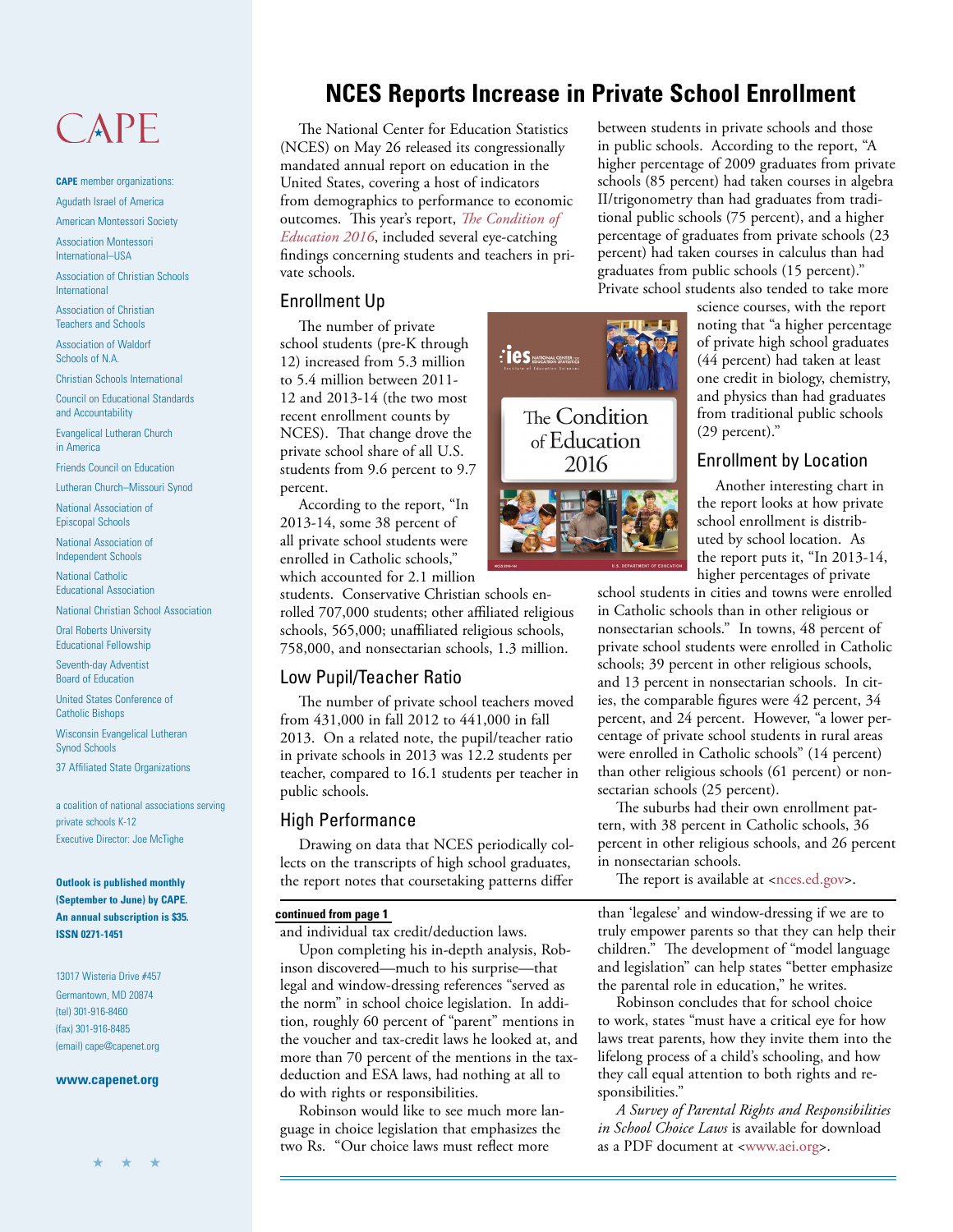### **NCES Looks at Crime and Safety in Schools**

The safety of their child at school is an ongoing concern of parents, who naturally want to rest assured that their precious charge is protected and secure.

A new federal report might provide them [some comfort. Issued last month,](http://nces.ed.gov/programs/crimeindicators/) *Indicators of School Crime and Safety: 2015* notes, "Between 1995 and 2013, the percentage of students ages

12–18 who reported being victimized at school during the previous 6 months decreased overall (from 10 to 3 percent), as did the percentages of students who reported theft (from 7 to 2 percent), violent victimization (from 3 to 1 percent), and serious violent

victimization (from 1 percent to less than onehalf of 1 percent)."

The 220-page report provides a plethora of measures of crime and safety in schools, covering topics such as "victimization, teacher injury, bullying and cyber-bullying, school conditions, fights, weapons, availability and student use of drugs and alcohol, [and] student percep-

tions of personal safety at school...." The stated purpose of the report is to establish "reliable indicators of the current state of school crime and safety across the nation" and to regularly update and monitor those indicators.

#### Data by School Type

Several indicators are analyzed by the type of school students attend. For example, "A higher percentage of students attending public schools (13 percent) than of students attending private schools (2 percent) reported that gangs were present at their school in 2013." Note, however, that the term "at school" is defined rather expansively to include the school building itself, school grounds, a school bus, and even the trip to and from school.

Using the same expansive definition of "at school," the report notes that "in 2013, approximately 26 percent of public school students reported seeing hate-related graffiti at school, compared with 13 percent of private school students."

Looking at another measure of school safety, in 2013, "a higher percentage of public school students (4 percent) than of private school

students (1 percent) reported avoiding one or more places in school" because of fear of being attacked or harmed. The places at issue included "the entrance, any hallways or stairs, parts of the cafeteria, restrooms, and other places inside the school building."

#### **Teachers**



Oftentimes the safety and security of the school environment ultimately influences a teacher's decision on where to practice the profession. As a general rule, teachers do not relish the idea of dealing with unrelenting student misbehavior, let alone threats to their well-being.

The report states, "During the 2011–12 school year, a higher percentage of public than private school teachers reported being threatened with injury (10 vs. 3 percent) or being physically attacked (6 vs. 3 percent) by a student from their school."

Of course, classroom misbehavior does not always result in physical harm. Some misdeeds



are simply annoying and distracting. According to the report, "A higher percentage of public school teachers (41 percent) than of private school teachers (22 percent) reported that student misbehavior interfered with their teaching in 2011–12. In addition, 38 percent of public school teachers reported

that student tardiness and class cutting interfered with their teaching, compared with 19 percent of private school teachers."

#### On the Same Page

Teachers also like to know that colleagues and administrators are on the same page when it comes to enforcing school rules. It turns out that the majority of teachers in both public and private schools believe there is consistency within the community in holding students accountable, even though a slightly higher percentage of private school teaches think that's the case. As the report put it, "During the same year [2011-12], lower percentages of public school teachers than of private school teachers agreed that school rules were enforced by other teachers (68 vs. 77 percent) and by the principal in their school (84 vs.<br>89 percent). [Image © fotofun/Adobe Stock [Image © fotofun/Adobe Stock]

## **ESSA Rules**

★ ★ ★

The U.S. Department of Education released in late May proposed regulations on accountability, data reporting, and consolidated state plans under the Every Student Succeeds Act (ESSA). Although the proposed rules largely affect public schools, some provisions carry consequences for equitable services to students and teachers in private schools.

For example, ESSA, like its predecessor, the No Child Left Behind Act, provides states the option to submit to USDE a single application and plan for programs in which they intend to participate. ESSA (Sec. 8302(b)(1)) requires the secretary of education to collaborate "as appropriate" with private school officials and others in establishing the procedures and criteria governing submission of the consolidated application. Moreover, state applications must include "assurances of compliance with applicable provisions regarding participation by private school children and teachers" in programs (Sec. 8302(b)(3)).

Although the statute itself is clear on this point, the proposed regulations are silent. There is no mention at all of private schools in sections relating to consolidated state plans (Sec. 299.13 to Sec. 299.19). Those plans are supposed to provide pledges that provisions governing equitable services to private school students and teachers have been carried out, but the regulations do not call for such assurances.

Also, one would think that the development of the consolidated plans would involve consultation with private school representatives, whose students and teachers are to be served under the act. But the long list of stakeholders with whom states must consult in developing the consolidated plan (Sec. 299.15(a)) conspicuously omits private school officials.

The public has 60 days to comment on the proposed rules, and CAPE will most certainly do so.

★ ★ ★